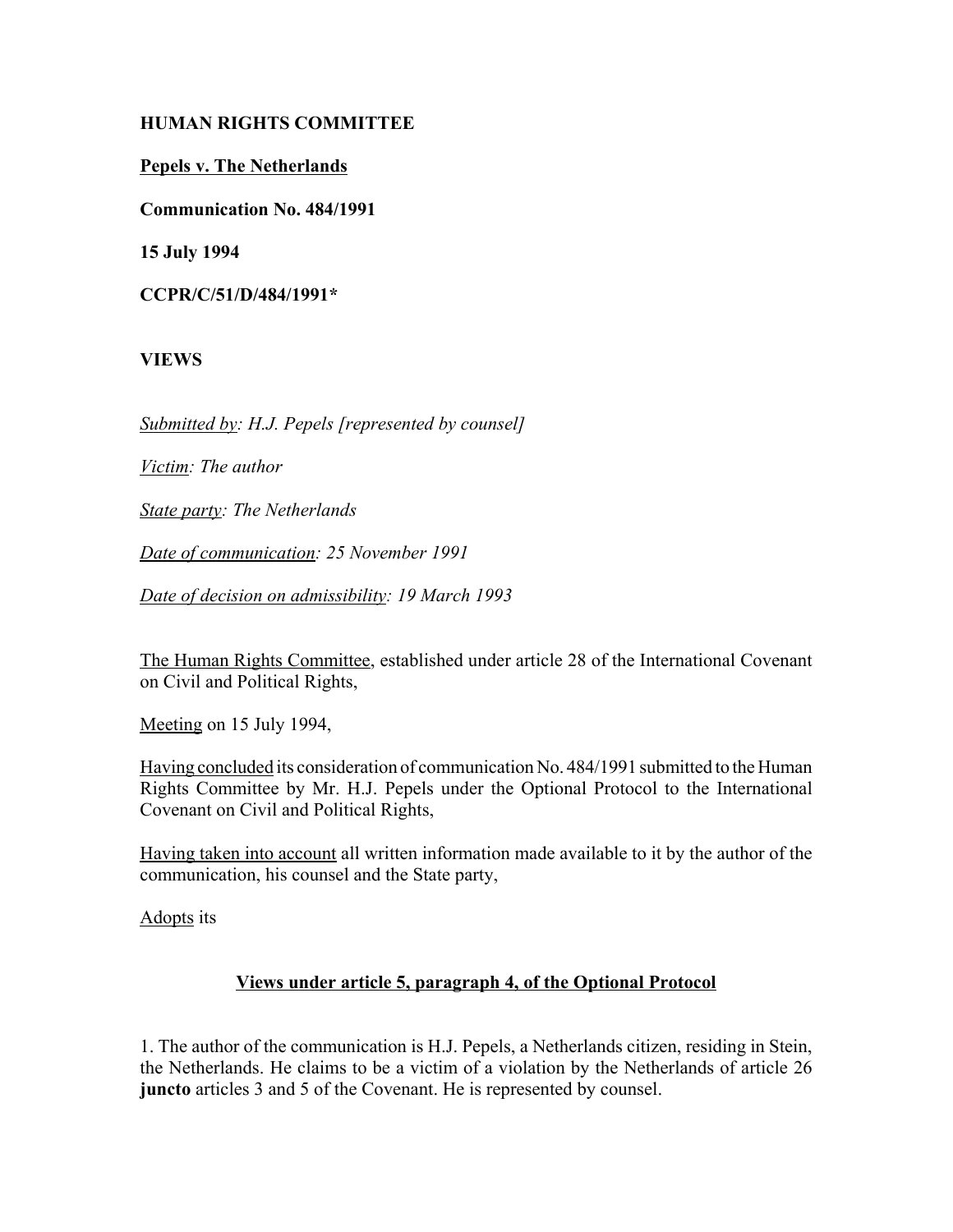#### The facts as presented:

2.1 The author became a widower on 12 July 1978 and had to assume sole responsibility for the upbringing of his four young children. The **Algemene Weduwen- en Wezenwet** (AWW) (General Widows' and Orphans' Act) only provided for benefits to widows who fulfilled certain requirements. Widows with unmarried children living at home would qualify for the benefits, which were not dependent on income. Widowers, however, were not entitled to benefits under the AWW. Faced with this situation, the author did not apply for benefits.

2.2 Ten years later, on 7 December 1988, the **Centrale Raad van Beroep** (CRvB) (Central Board of Appeal), the highest court in social security cases, decided that, despite the text of the law, widowers were also entitled to AWW-benefits, since the legal provisions were considered to be in violation of the principle of non-discrimination.

2.3 The author then applied for AWW-benefits. On 14 March 1989, he was informed that an AWW-benefit would be granted to him as of 1 December 1987, pursuant to article 25(3) of the law, which provides for the retroactive grant of benefits for a period of up to one year preceding the date of application. The author appealed the decision to grant him benefits as of 1 December 1987, claiming that special circumstances existed within the meaning of article 25(5) of the AWW. Article 25(5) of the AWW provides that if special circumstances exist, retroactive benefits can be granted for a longer period. The **Raad van Beroep** (Board of Appeal), on 30 March 1990, agreed that special circumstances should be taken into account and that the author should be granted retroactive benefits. The **Sociale Verzekeringsbank** (SVB), the body responsible for implementing the AWW, then appealed this decision to the CRvB.

2.4 On 31 January 1991, the CRvB decided that, although the AWW was inconsistent with article 26 of the Covenant (which entered into force for the Netherlands on 11 March 1979), benefits could be granted to widowers only as of 23 December 1984, the ultimate date established by the Third Directive of the European Community (EC) for the elimination of discrimination between men and women within the community. As regards the retroactivity of benefits, the CRvB considered that unfamiliarity with rights could be a factor in deciding whether special circumstances existed to extend the retroactivity for a period longer than a year. It added, however, that it could agree to a policy that would restrict the extra retroactivity to cases of a specifically serious character.

2.5 On the basis of the CRvB's decision, the SVB decided not to change the date (1 December 1987) as of which AWW benefits would be granted to the author. The author's further appeal against this decision was dismissed by the Maastricht District Court.

# The complaint:

3.1 The author claims that the decision not to grant him full retroactive benefits violates article 26 **juncto** articles 3 and 5 of the Covenant.

3.2 It is submitted that the date of 23 December 1984 is arbitrary, since only chosen for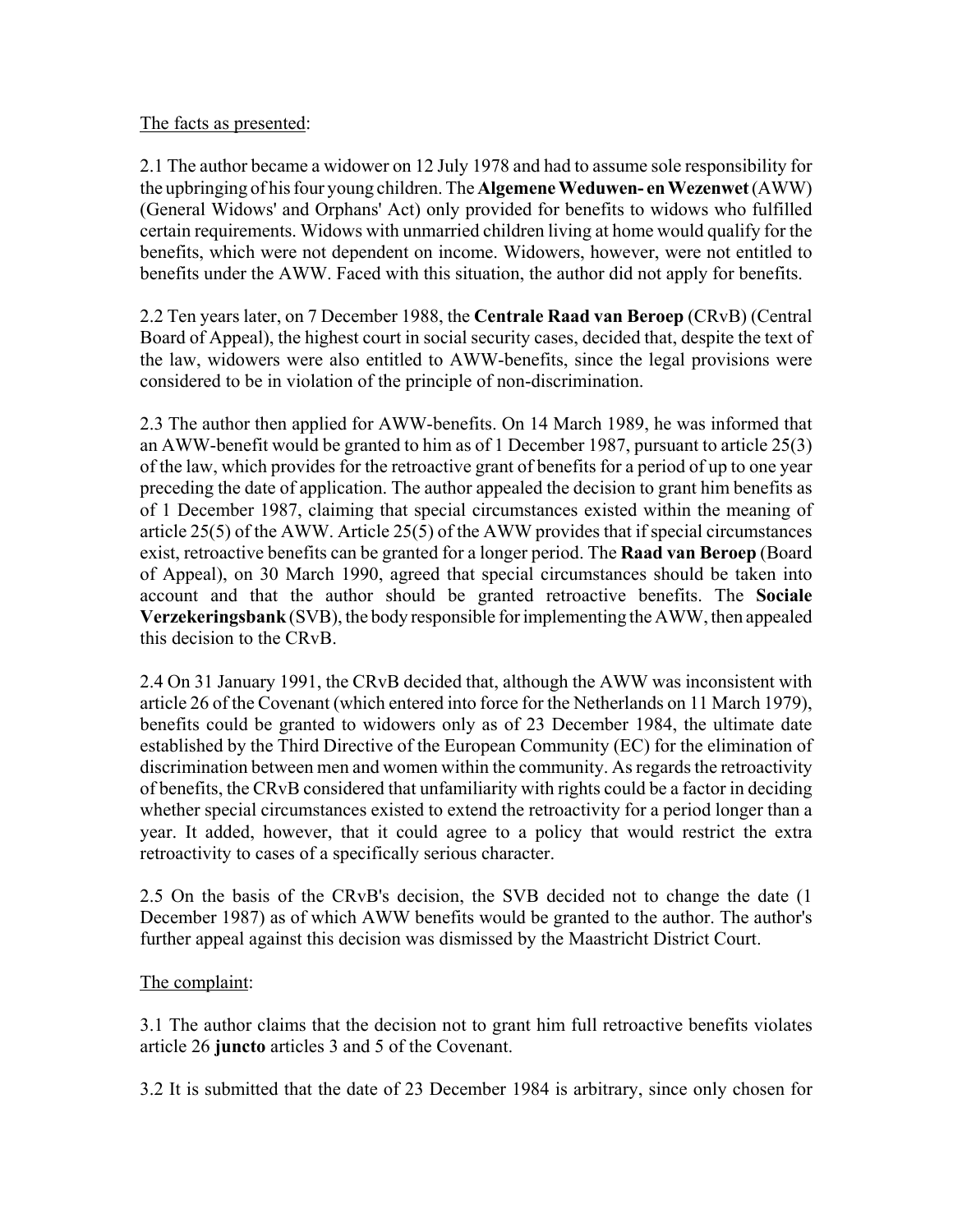practical reasons. AWW-benefits are not covered by the Third EC Directive, which prescribes the abolition of all discrimination between men and women as of 23 December 1984. The author further submits that there is no legal ground for a transitional period in the direct applicability of article 26 of the Covenant. He states that the thirteen years between 1966 (when the State party signed the Covenant) and 1979 (when the Covenant entered into force for the State party) should have been sufficient for the government to adjust its legislation. He submits that a gradual implementation of treaty regulations on nondiscrimination is only relevant as far as article 2(2) of the International Covenant on Economic, Social and Cultural Rights is concerned, but that the application of article 26 of the International Covenant on Civil and Political Rights is not similarly restricted. He notes moreover that already in 1973, the **Nederlandse Gezinsraad** (Dutch Family Council), an official advisory body to the Government, recommended the granting of benefits under the AWW to widowers.

3.3 In this context, the author refers to the Views of the Human Rights Committee in case No. 172/1984 (**Broeks v. The Netherlands**)<sup>1</sup>. He also refers to a Government memorandum regarding the entry into force of the Covenant, in which the Government stated unequivocally that there was no reason to deny direct applicability of part III of the Covenant. Furthermore, the author states that article 26 of the Covenant is reflected in the Netherlands constitution, which prohibits discrimination on the ground of, **inter alia**, gender.

3.4 The author states that article 26 of the Covenant is directly applicable in the Netherlands as of 11 march 1979, and that the refusal of AWW benefits to widowers violates this article as of that date.

# The Committee's admissibility decision:

4. At its forty-seventh session, the Committee considered the admissibility of the communication. It noted that the State party had confirmed that all domestic remedies had been exhausted and that it had raised no other objections to admissibility. On 19 March 1993, the Committee declared the communication admissible in so far as it might raise issues under article 26 of the Covenant.

# The State party's observations on the merits and the author's comments thereon:

5.1 By submission, dated 24 February 1994, the State party explains that the award of pensions to widows alone and not to widowers derived from the fact that, in 1959, when the AWW was enacted, the prevailing norm in society at large was that the husband was the breadwinner while the wife was responsible for running the household and taking care of the children. According to the State party, there was therefore no reason for the scheme to cover widowers too, as it was assumed that a widower would be able to earn his own living. In theopinion of the State party, the principle of equality embodied in article 26 of the Covenant was therefore not being violated, because the different treatment could be justified on objective and reasonable grounds.

5.2 The State party acknowledges that social realities have changed and that the different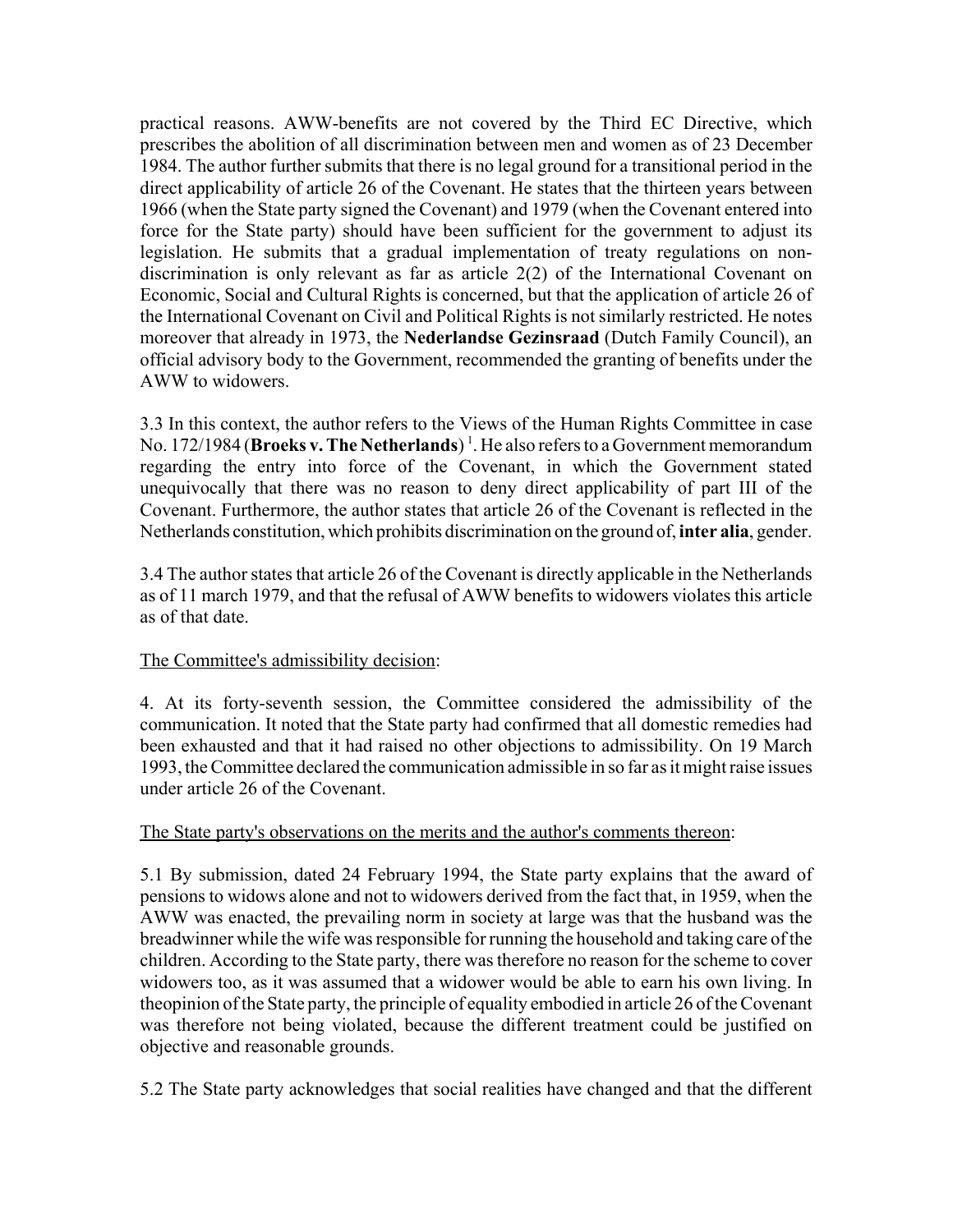treatment between widows and widowers can no longer be justified in present-day society. It submits that it has decided to introduce new legislation to replace the existing AWW, regulating pension entitlements for both widows and widowers. The State party, however, contends that one cannot apply the present standards with respect to article 26 of the Covenant to past facts and circumstances, when other social realities were relevant. It argues that past facts and events should be judged in the light of the social reality at that time.

5.3 The State party submits that the CRvB's decision that article 26 of the Covenant had to be complied with as from 23 December 1984, and that benefits could not be granted retroactively for a period prior to that date, is reasonable. It argues that social security legislation makes distinctions between different categories of persons in order to achieve social justice. Since social trends develop gradually, the realisation that pension entitlements can no longer be restricted to widows also took place gradually. Since the legislation necessarily lags behind social developments in society, the State party argues that it is reasonable to allow for a certain amount of time to adjust legislation and practice before concluding that they are in violation of the Covenant. In this context, the State party refers to the Committee's decision in communication No.  $501/1992<sup>2</sup>$  and to the individual opinion of three members of the Committee in the Committee's Views with regard to communication No.  $395/1990^3$ .

5.4 The State party submits that it regularly reviews its social security legislation in the light of changes in social attitudes and structures. It refers to its decision to introduce new legislation abolishing the legal distinction between widows and widowers with regard to pensions, and states that pending enactment of the bill, equal treatment is at present accorded to widows and widowers on the basis of case law.

6.1 In his comments, dated 12 April 1994, the author argues that, even if in 1959 social reality was such that there was no reason to apply the AWW to widowers, in 1979 this situation had already changed. The author refers to his initial communication and quotes from a 1973 report of the Family Council, where the extension of the applicability of the AWW to widowers was recommended on an urgent basis. According to the author, there was therefore no longer a valid reason in 1979, when the Covenant entered into force for the Netherlands, to distinguish between widows and widowers in violation of article 26 of the Covenant. In this context, the author refers to the prior jurisprudence of the Committee<sup>4</sup>, in which the Committee held that equality before the law implies that any distinctions in the enjoyment of benefits must be based on reasonable and objective criteria. He argues that, with regard to pensions for widows and widowers, the distinction between men and women in 1979 was no longer based on reasonable and objective criteria.

6.2 The author further argues that, during the process of ratification of the Covenant, the Government informed Parliament that the rights protected in the Covenant would have directapplicability in the Netherlands, in the sense that they could directly be invoked before the courts. The author further notes that the Government explained that the long period between signing the Covenant and ratifying it, had been necessary to bring the legislation and existing practice in conformity with the provisions of the Covenant. On this basis, the author argues that the State party now is estopped from claiming that it needed an additional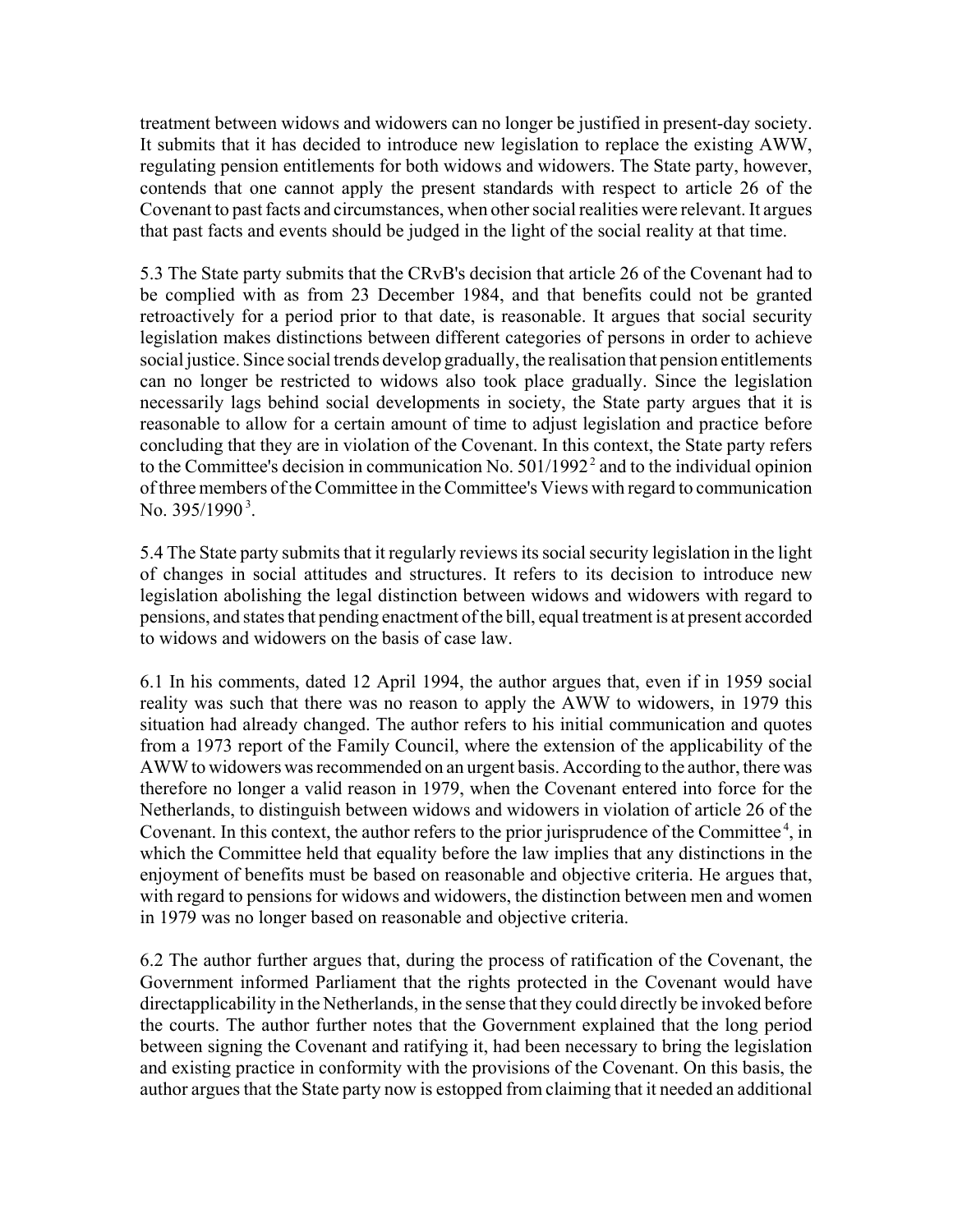period of time to adjust its social security legislation in order to bring it in line with the Covenant. In this context, the author reiterates that the date of 23 December 1984 is irrelevant for the determination of direct applicability of Covenant rights in the Netherlands.

Issues and proceedings before the Committee:

7.1 The Human Rights Committee has considered the present communication in the light of all the information made available to it by the parties, as provided in article 5, paragraph 1, of the Optional Protocol.

7.2 The Committee refers to its earlier jurisprudence and recalls that, while article 26 requires that discrimination be prohibited by law and that all persons be guaranteed equal protection against discrimination, it does not concern itself with which matters may be regulated by law. Thus, article 26 does not of itself require States parties either to provide social security benefits or to provide them retroactively in respect of the date of application. However, when such benefits are regulated by law, then such law must comply with article 26 of the Covenant.

7.3 The Committee notes that, while the law in question makes a distinction between widows and widowers, this distinction has been inoperative since 7 December 1988, when the CRvB found it unreasonable and in violation of the principle of equality. In other words, the distinction no longer applied when Mr. Pepels requested benefits under the AWW on 14 December 1988 and was granted benefits, retroactively, as from 1 December 1987.

7.4 Mr. Pepels claims that the law in question, as applied prior to the decision of the CRvB, was inconsistent with article 26 of the Covenant. However, he did not attempt to challenge the law at the material time by claiming AWW benefits, as he now indicates would have been open to him, **inter alia** by virtue of article 26 of the Covenant. Thus, the contested provisions of the law were never applied in his particular case. In the circumstances, the Committee has no grounds to pronounce itself on the author's retroactive claim for the period between 11 March 1979 and 1 December 1987.7.5 The Committee observes that since December 1988 AWW benefits are granted to widows and widowers alike. The Act provides for the grant of retroactive benefits for up to one year preceding the date of application; only in exceptional circumstances can benefits be granted as from an earlier date. This provision is being applied to men and women alike, and the information before the Committee does not show that Mr. Pepels was treated differently than others. The Committee, therefore, concludes that the way in which the law is applied since 1988 does not reveal a violation of article 26 of the Covenant.

8. The Human Rights Committee, acting under article 5, paragraph 4, of the Optional Protocol to the International Covenant on Civil and Political Rights, is of the view that the facts before it do not reveal a violation by the State party of any of the articles of the Covenant.

[Adopted in English, French and Spanish, the English text being the original version. Subsequently to be issued also in Arabic, Chinese and Russian as part of the Committee's